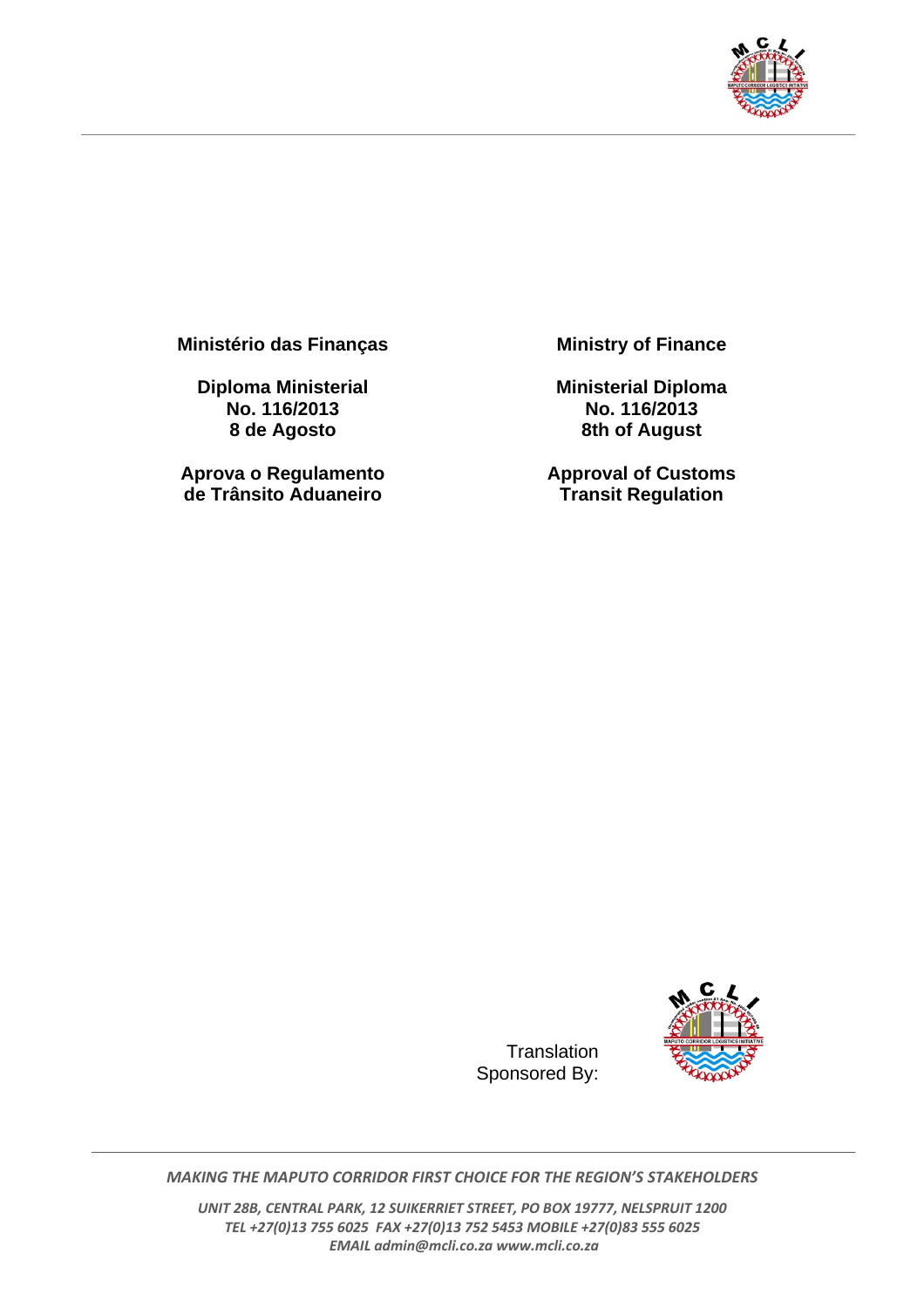

# GOVERNMENT GAZETTE

# A PUBLICATION OF THE REPUBLIC OF MOZAMBIQUE

# SUPPLEMENT

#### **MOZAMBIQUE NATIONAL PUBLISHER**

#### **NOTICE**

All materials due to be published in the Government Gazette must be submitted by means of a duly certified copy, one per subject, showing besides the necessary instruction, the following annotation, signed and certified: **For publication in the Government Gazette of the Republic of Mozambique**.

**SUMMARY**

•••••••••••••••••••••••••••••••••••••••••••••••••••

Ministry of Finance

#### **Ministerial Diploma No. 116/2013**

Approval of Customs Transit Regulation

•••••••••••••••••••••••••••••••••••••••••••••••••••

#### **MINISTRY OF FINANCE**

### **Ministerial Diploma No. 116/2013 8 th of August**

#### As it was necessary to amend the procedures applicable to Decree No. 34/2009, of the  $6<sup>th</sup>$  of July, which approves the General Regulations of Clearance of Goods through Customs, within the power conferred by article 3 of the said Decree, it is thus determined:

Article 1. The Customs Transit Regulation with its respective attachments is hereby approved and attached to this Ministerial Diploma as an integral part thereof.

Article 2. The Customs Director General shall issue the applicable operational instructions of this Regulation.

Article 3. Ministerial Diploma No. 307/2012, of the  $15<sup>th</sup>$ of November is hereby repealed, together with any other terms contradicting what is established by the current Diploma.

Article 4. This Ministerial Diploma is effective as of the date of its publication.

Ministry of Finance in Maputo,  $31<sup>st</sup>$  of July, 2013.

- The Minister of Finance, *Manuel Chang*.

#### **Regulation of Customs Transit**

#### **CHAPTER I**

#### **General Terms**

#### ARTICLE 1

#### **Definitions**

For the purpose of this Regulation, the following terms shall be deemed to mean:

- a) Customs Transit Warehouse: a place exclusively used to store goods in transit, for a specific period of time, under a fiscal duty waiver regime, having a continued onward transit operation until destination;
- b) Transhipment: transfer of goods from one vessel to another, of incoming goods from abroad destined to a third country;
- c) Fiscal Guarantee: effecting precautionary or deliberate diligence, as the case justifiably requires, for the prevention of violation to loads or cargo containers, guaranteeing the control of goods and mode of transport;
- d) Consignor: an individual or legal entity that consigns or delivers the merchandise or goods;
- e) Consignee: an individual or legal entity to whom the merchandise or goods are consigned or delivered;
- f) Declarant: an individual or legal entity who declares the goods or means of transport in their name or the person in whose name the declaration is legally done;
- g) Guarantee release: the act of removing the onus or obligation of the guarantee at the end of the transit operation.
- h) Partial shipment: part of the merchandise pertaining to a customs declaration is shipped in several portions at different times.
- i) Customs Port of Entry: location where a customs transit operation begins;
- j) Customs Port of Exit: location where a customs transit operation ends;
- k) Customs Office: location entitled to carry out the administrative duties of customs formalities;
- l) Guarantee: rendering of an amount lodged by the declarant with the Customs Authority, in order to assure the payment of duties and other charges, in the event of failing to comply with all obligations relevant to the customs operation of goods in transit;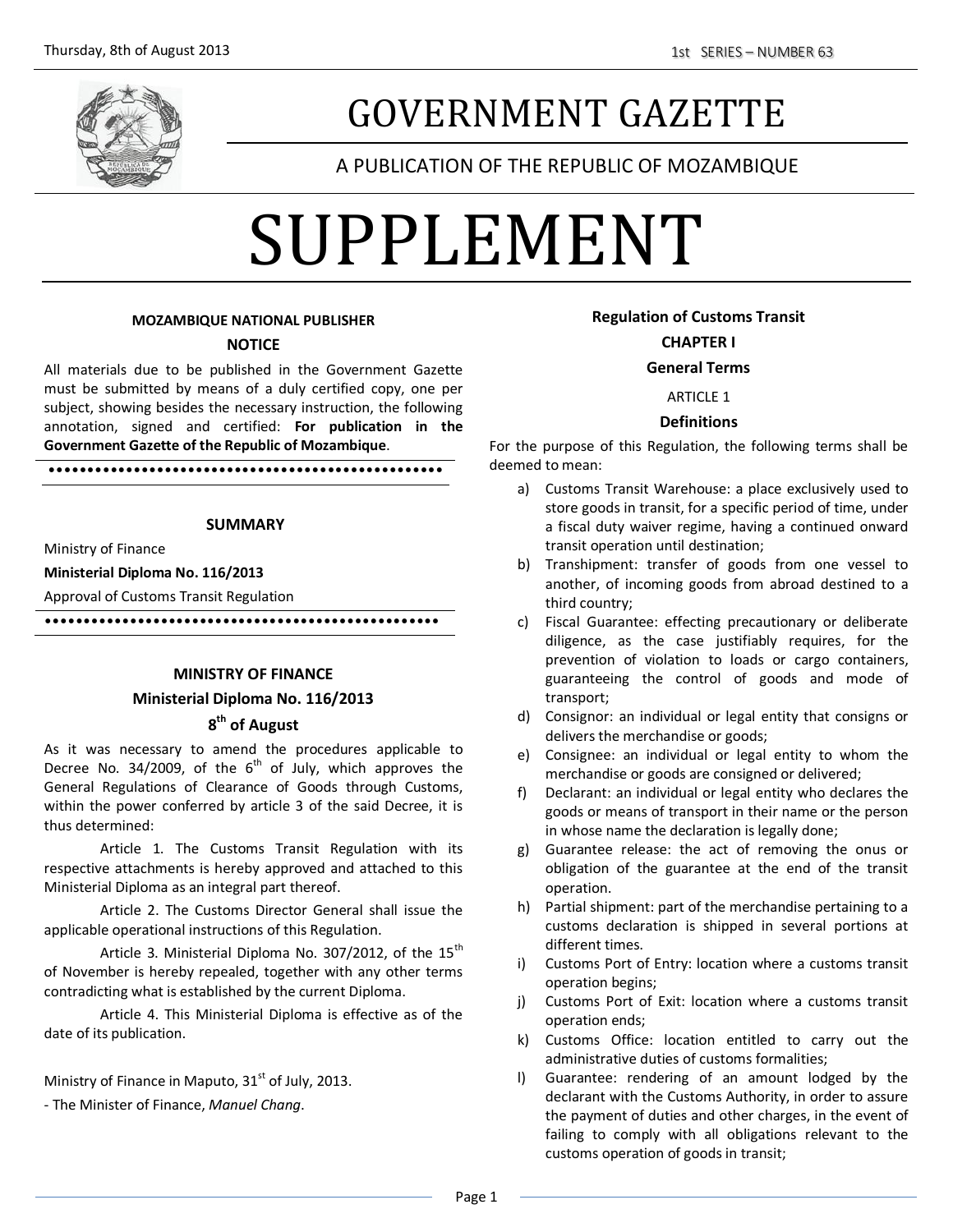- m) Cargo Manifest: a list describing the cargo and the order of its movement to the ports or places of destination, conferring the mode of transport to be used;
- n) Encumbrance: act of imposing the burden of responsibility or obligation toward the guarantee during the transit operation in order to assure the value of the duties and other charges of revenue at risk;
- o) Customs Transit Warehouse Operator: the proprietor of a licensed business who's establishment is authorized to temporarily hold detained cargo until payment of duties is fulfilled;
- p) Revenue at risk: the total amount of duties and other charges that must be paid if the goods in transit are introduced for internal consumption;
- q) Restitution: the gracious administrative process that returns the guarantee that was lodged;
- r) Transhipment: transfer goods, coming from abroad, from one vessel to another, destined to a third country;
- s) Forwarding Agent: an entity licensed by the Ministry of Transport and Communications, registered with the Director General of Customs entitled and authorized to process customs transit operations, under Customs control;
- t) Customs Transit: a circulation customs regime, for goods transiting through the national customs territory, originating from abroad, destined to another location abroad, free from payment of duties and other charges, on presentation of guarantee being lodged under Customs control;
- u) Transporter: individual or legal entity, entitled by the Ministry of Transport and Communications to operate the international transport of the goods in transit;
- v) Unit of Transport: the container, vehicle, including towed and semi-towed carriages or railroad wagons, ships, boats, barges and other vessels, aircraft, pipes and cables.

#### **Object**

This Regulation establishes the general and specific procedures governing the customs transit regime of goods.

#### ARTICLE 3

#### **Scope of Application**

- 1. This Regulation is applicable to customs operations of transit goods.
- 2. The terms of this Regulation do not apply to goods of no commercial value accompanying a traveller or goods constituting the traveller's luggage.

#### ARTICLE 4

#### **Beneficiaries of the Regime**

The beneficiaries of the customs transit regime are:

- a) The Forwarding Agent
- b) The Transporter
- c) The Customs Transit Warehouse Operator.

#### ARTICLE 5

#### **Licensing Forwarding Agents and Transporters**

Any person intending to undertake transit operations of customs goods, as a beneficiary of the regime, will need to obtain a license issued by the Ministry of Transport and Communications.

#### ARTICLE 6

#### **Forwarding Agent Registration**

- 1. Without prejudice to business licensing by the Ministry of Transport and Communications, the forwarding agents are to register with the Director General of Customs.
- 2. The registration process referred to above must be done through enrolment within an appropriate profile.

#### CHAPTER II

#### **Customs Control, Duties and Guarantee**

#### ARTICLE 7

#### **Customs Control**

- 1. Goods in transit within the customs territory are subject to customs control from the port of entry to port of exit.
- 2. The entry and exit of goods in transit must be declared at Customs, by the forwarding agent, represented by his customs clearing agent presenting the relevant transit declaration and the documents relating to the cargo and mode of transport.
- 3. It is forbidden to load, unload or transfer goods in transit outside of the designated area duly authorized for this.
- 4. Under exceptional circumstances, operations of loading, unloading or transferring of goods in transit outside of the designated area, may be allowed if substantiated by the risk of loss or damage of goods or mode of transport, for reasons beyond control, and in such instances, the nearest customs office must be urgently advised, so that the operation can be controlled and monitored.
- 5. Customs may place upon the modes of transport, fiscal guarantees for the monitoring of transit operations.

#### ARTICLE 8

#### **Fiscal Guarantees**

- 1. Fiscal guarantees are adopted to prevent the violation of loads or to units of cargo, in order to allow controls to the mode of transport.
- 2. Fiscal guarantees are made up of:
	- a. Security devices, whether physical or electronic, including wax sealing with specific markings, strapping and branding, inter alia;
	- b. Under exceptional cases, fiscal escorting.
- 3. The securities devices mentioned above may only be broken or cancelled by customs' officials.

#### ARTICLE 9

#### **Applying Fiscal Guarantees**

1. Depending on the type of risk the goods pose, the type of fiscal guarantees, to be applied to the modes of transport, is automatically activated.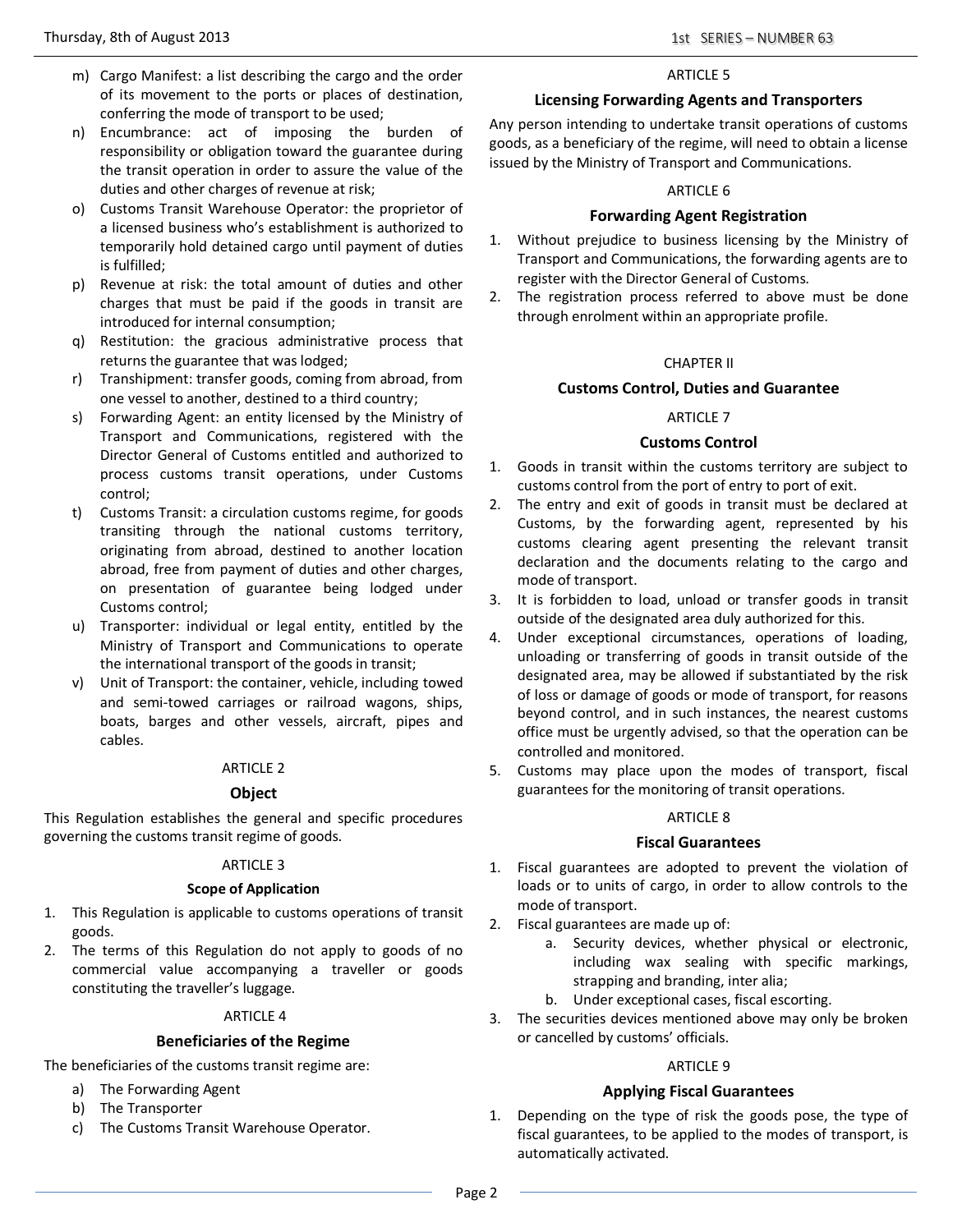- 2. For goods not containerized, it is compulsory to use a closed covering battened down by a single cable, the securities device being applied to both ends thereof, sealing the covering.
- 3. The security devices and other details of control and inspection must be mentioned in the customs declaration and on the physical examination report.
- 4. Costs incurred with fiscal escorting are imputed to the respective beneficiary of the customs transit regime.

#### **Waiver of Fiscal Guarantees**

- 1. Fiscal guarantees may be waivered when:
	- a. Cargo is of abnormal dimension or features, which do not permit for it to be added to a container, nonetheless it must be easily identifiable by means of a series number or other characteristics easily recognizable;
	- b. The documents accompanying the goods make it possible to correctly identify the cargo;
	- c. The goods are considered to be of low risk to revenue.
- 2. In the case where the goods in transit are vehicles, these must be transported in specialized modes of transport.
- 3. In the case of vehicles which cannot be transported in the specialized mode of transport, the Director General of Customs, or whomever he delegates to do so, under exceptional circumstances may authorize for the goods to circulate according to specified conditions.

#### ARTICLE 11

#### **The Responsibilities of the Declarant**

- 1. The declarant is liable before the customs authority for the authenticity of the information content on the declaration.
- 2. Until the very end of the fiscal responsibility, the declarant continues to be responsible before the customs authority even after clearance of the goods.
- 3. Every time the customs authority requests, for the purpose of verification, the declarant is liable to supply any further information as may be required.
- 4. Furthermore, the declarant must:
	- a. Maintain records and organized accounts for 5 years from the date of clearance;
	- b. Cooperate with the customs authority in the exercise of customs control, inspection and auditing of operations of goods intended for international business.

#### ARTICLE 12

#### **The Responsibilities of the Transporter**

- 1. The transporter, transiting within the customs territory, must present the goods, mode of transport and the relevant set of documentation at the ports of entry and exit, as designated and as was declared.
- 2. Without prejudice to the requirements foreseen in customs legislation, the transporter is liable to make the goods available to Customs for the purpose of control, every time thus requested.

3. The transporter undertakes to present the goods at the port of exit on punctually, using the prescribed routes.

#### ARTICLE 13

#### **Transit Duties**

Goods in customs transit are made subject to the payment of a fee of fifty meticais per shipment on each transit Single Document or transhipment of goods.

#### ARTICLE 14

#### **Payment**

Payment of transit duty is done at the time of customs clearance by means of able declaration of the Single Document.

#### ARTICLE 15

#### **Revenue Assignment**

The resulting transit revenue has the following destination:

- a. 60% toward the State Budget
- b. 40% toward operating control and inspection of customs transit.

#### ARTICLE 16

#### **Guarantee**

- 1. Goods in customs transit are subject to customs control and inspection, as well as lodging of the guarantee, and remain free of payment of customs duties and other charges.
- 2. The guarantee must be lodged by the declarant or transporter or by the warehouse operator.
- 3. Goods described in Attachment I of this Regulation are exempt from lodging a guarantee.

#### ARTICLE 17

#### **Types of Guarantee**

The guarantee may be:

- a. Global, when it covers various transit operations undertaken over a minimum period of 3 months to one year, renewable;
- b. Isolated, when it covers only one transit operation.

#### ARTICLE 18

#### **Forms of Presenting the Guarantee**

- 1. The guarantee is lodged by means of:
	- a. Cash deposit;
	- b. Certified cheque;
	- c. Insurance policy;
	- d. Bank Guarantee letter from a bank or financial institution
	- e. Securities or Treasury Bonds
	- f. Statement of Responsibility backed by collateral/assets which are sufficient to cover the guaranteed amount for individuals, legal entities or public companies.
- 2. For the purpose of item f of number 1 above, the actual guarantee must be duly registered in compliance with applicable legislation.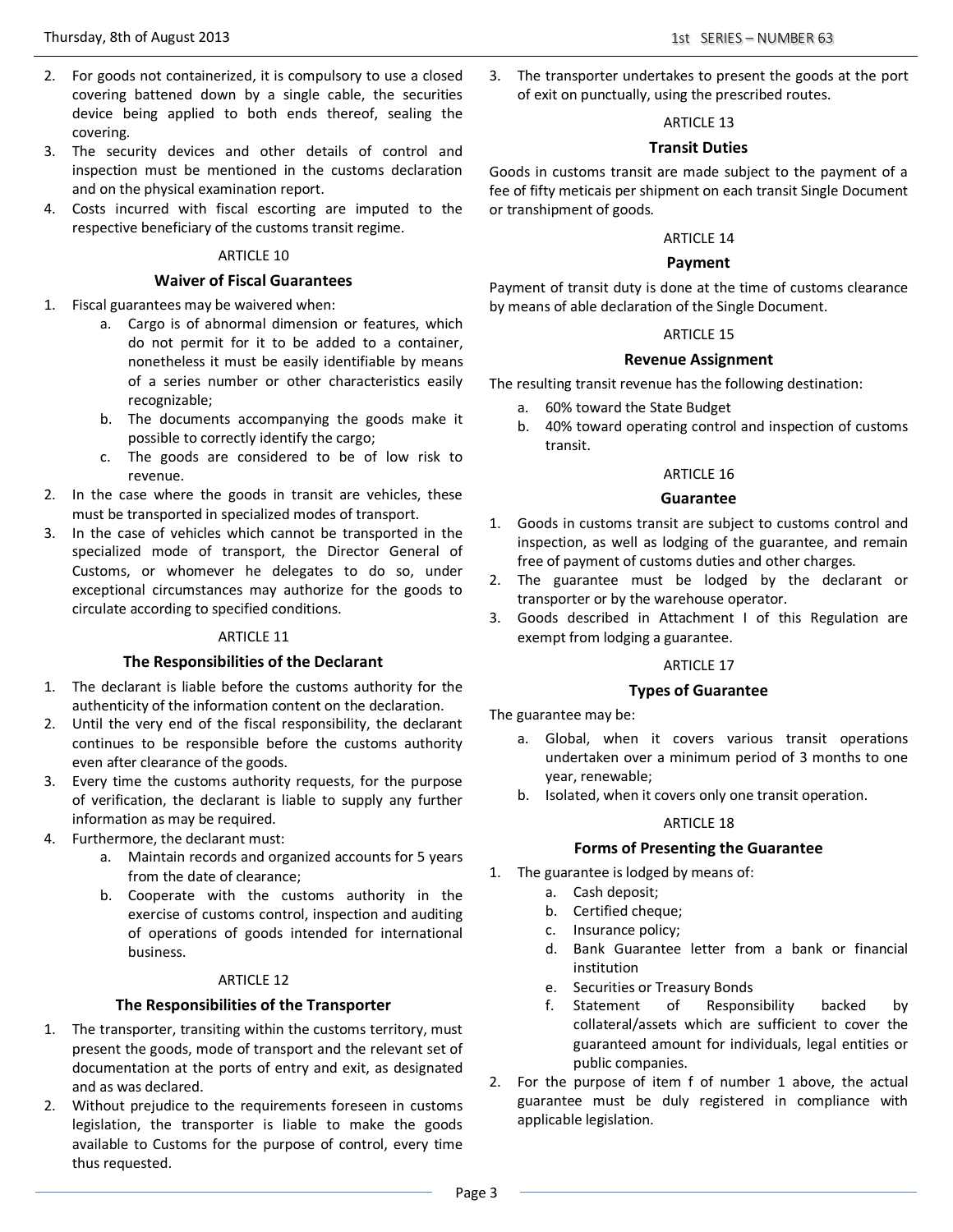#### **Isolated Guarantee**

- 1. The value of the isolated guarantee must constitute 100% of the total value of customs duties and other charges the goods would be subject to if introduced to local market.
- 2. The encumbrance of the isolated guarantee must cover the corresponding 100% of the total customs duties and other charges to which the goods in transit would be subject if introduced for local consumption.

#### ARTICLE 20

#### **Global Guarantee**

- 1. The value of the global guarantee must constitute a corresponding 35% of the total value of customs duties and other charges, to which the goods in transit would have been made subject in the financial year immediately prior to the request of the registered guarantee, were the goods to be introduced for internal consumption.
- 2. In the case of a new beneficiary of the transit regime, the value of the guarantee is established, at the time of registration, based on the calculation of duties and other charges that would be imposed on the goods intended for transit operations to be undertaken for the period to which the request refers, to which the percentage referred to in item 1 above shall be applied.
- 3. The encumbrance of the global guaranty must comply with the following criteria:
	- a. 35% of customs duties and other charges;
	- b. 20% of customs duties and other charges where a fiscal security is applied.
- 4. Revenue administration may notify the beneficiary to reinforce the global guarantee in case the customs duties and other charges eventually due for the goods in transit of a specific operator exceed the global value of that guarantee.
- 5. The cancelling of the encumbrance pertaining to a global guarantee of a specific operation is done upon conclusion of all transit as confirmed factually by the customs exit port.

#### ARTICLE 21

#### **Registration and Management of Guarantee**

- 1. The terms and conditions of the guarantee are determined by the authorization to which it is linked, as issued by the Director General of Customs or whomever he so delegates this to.
- 2. The authorization of the guarantee must indicate, inter alia, the following terms:
	- a. Value;
	- b. Manner of presentation;
	- c. Validity.
- 3. The guarantee referred to in the previous number complies with the following principles:
	- a. If the goods leave a building under customs control and the transport is done by a beneficiary of the transit regime, the guarantee of that establishment may cover the transit operation;
	- b. If the goods leave a warehouse which has a valid guarantee, on a mode of transport that belongs to a

beneficiary of the transit regime, the transporter must prove that he is acting in the name and interest of the holder of the guarantee

- c. As a beneficiary of the transit regime, the transporter may, without prejudice to the intervention of the forwarding agent, constitute and register his own guarantee or security at Customs.
- 4. The guarantee is converted into cash if the purpose is unfulfilled within the terms and conditions of its composition, settling all the duties and other charges due, as per the documents giving rise to the guarantee, or other relevant documents, should there be a regime alteration.
- 5. The declarant is notified of the fact, prior to the conversion of the guarantee into revenue, and is given the period of 10 days in which to solve his responsibility.

#### ARTICLE 22

#### **Renewal and Refund of Guarantee**

- 1. The guarantee is automatically cancelled with confirmation of the transit operation having been concluded.
- 2. The guarantee may be renewed or refunded on application of the interested party to the authorizing authority.

#### ARTICLE 23

#### **Period for the Refund of Guarantee**

The refund of the guarantee must be done within 10 working days after confirmation of the transit operation having been concluded.

#### CHAPTER III

#### **Declaration and Operation of Transit**

#### ARTICLE 24

#### **Transit Customs Declaration**

- 1. Goods in customs transit are subject to a declaration of customs transit.
- 2. The customs transit declaration and its respective documentation must be submitted to Customs until the moment of entry of the mode of transport arrives with its load.
- 3. The number of partial shipments on the declaration must be less or equal to forty and must comply with the following conditions:
	- a. The goods must be of the same kind, having the same technical and commercial reference;
	- b. Must use the same type of transport.
- 4. Reference of the guarantee on the declaration of goods in transit is compulsory.

#### ARTICLE 25

#### **Presentation at the Customs Port of Entry**

- 1. The declarant must present at the customs port of entry:
	- a. The mode of transport to be utilized in the transit operation;
		- b. The goods;
		- c. The cargo manifest;
	- d. The customs transit declaration;
	- e. Other documentation relevant to the goods.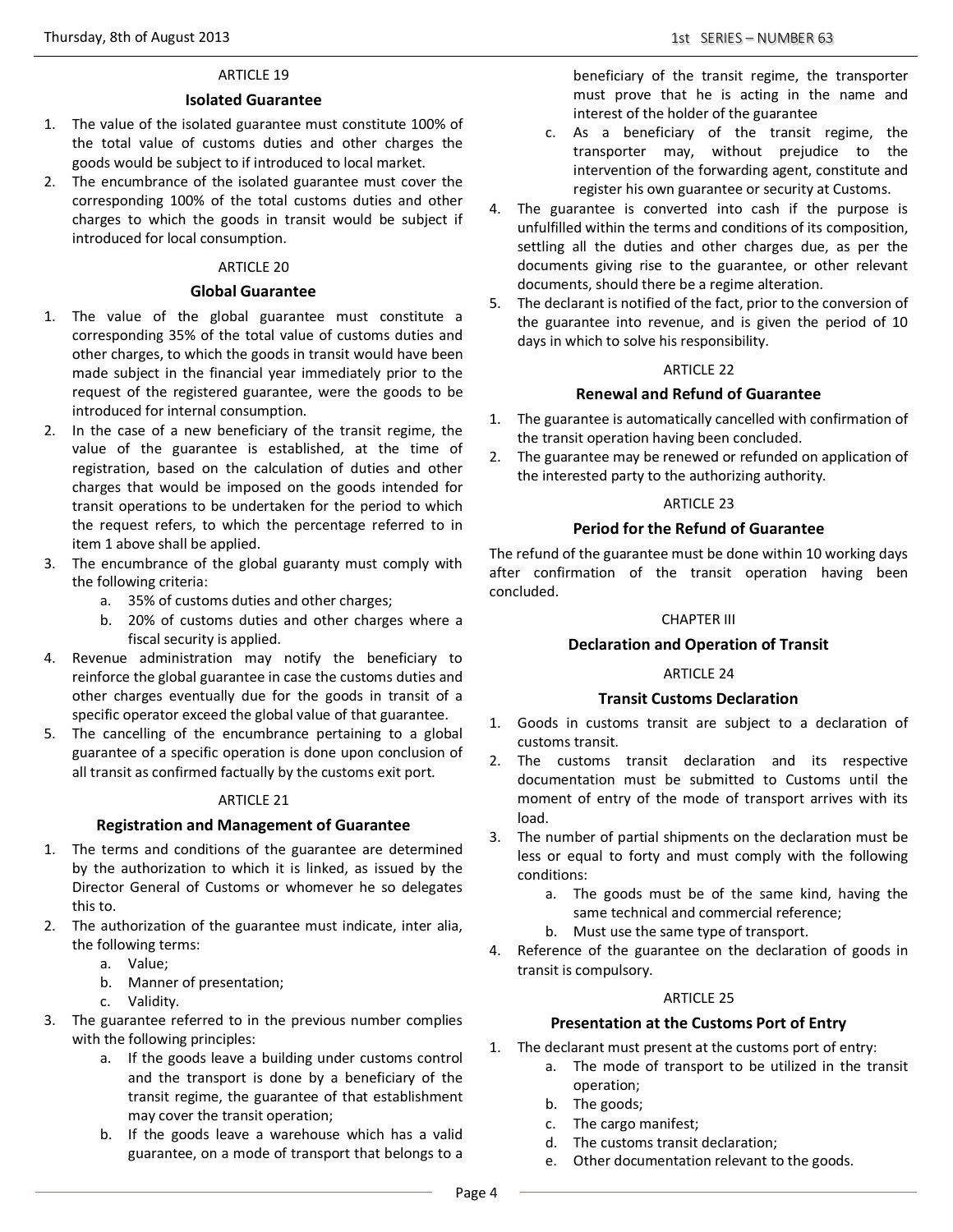2. The customs port of entry must indicate on the declaration what route will be followed, what fiscal securities will be used, as well as, other relevant details, including date and time of departure from port.

#### ARTICLE 26

#### **Transhipment during the transit operation**

- 1. If whilst in transit transhipment is necessary, the declarant or transporter must advise the closest customs post and obtain permission prior to ensuing transhipment.
- 2. If for reasons of security, the transporter is unable to wait for the authorization from Customs to effect transhipment, he may undertake the necessary and essential measures and shall notify Customs thereof as soon as possible.
- 3. In any of the situations foreseen above in items 1 and 2 of this article, the declarant or transporter must issue a notification describing the reasons for transhipment, the place, date and hour where this occurred, the details of the vehicle to which the goods were transhipped and the destination of the vehicle to which they were transferred.

#### ARTICLE 27

#### **Transhipment**

- 1. Goods in transit may only be transhipped within territorial waters, customs premises or other locations where customs clearance is undertaken.
- 2. Transhipment of goods in transit must be undertaken under customs inspection.
- 3. Transhipment of goods in transit at the national port of entry is not subject to guarantee, customs clearance needing to take place at the port of exit in national territory.

#### ARTICLE 28

#### **Presentation at the exit customs port**

- 1. Once the mode of transport arrives at the customs port of exit, the declarant, his representative and transporter must present the mode of transport, the goods and documents relevant to the transit.
- 2. Once the formalities mentioned in the previous item are complied with, the exit port must:
	- a. Proceed to confirm the fiscal security;
	- b. Verify that all the conditions of transit were met;
	- c. Immediately certify the conclusion of the transit.
- 3. At the exit customs port, the date and time of arrival of the mode of transport, together with any other relevant information, must be written on the transit declaration.

#### ARTICLE 29

#### **Period of stay of goods in transit**

- 1. The maximum period of stay allowed for goods in transit, at the customs ports, is of sixty days.
- 2. The period of time referred to in the previous item may under exceptional circumstances be extended for a further 30 days, by the Director General of Customs, so long as the regime remains that of goods in transit.
- 3. The maximum authorized period of stay of goods in transit at a customs warehouse is restricted to 180 days.
- 4. Under exceptional circumstances, the period referred to in the previous item may be extended by a further equal period as granted by the Regional Director.
- 5. Goods at warehouses under the customs transit regime may have partial exits and with different destinations.
- 6. Once the period of time established by items 1, 2, 3 and 4, the goods shall be deemed delayed and the appropriate administrative process will be implemented.

#### ARTICLE 30

#### **Breakdown or accident with the mode of transport**

- 1. When there is a breakdown or accident with the mode of transport under fiscal action, the transporter or his legal representative must communicate the fact to Customs or its closest entity.
- 2. If the transported goods are destroyed or irreparably lost as a result of the accident or for uncontrollable reasons or by reason of the nature of the goods itself there is default, then the declarant shall put forth to Customs his request for acknowledgment of injury.

#### ARTICLE 31

#### **Priority in the transit operations**

Customs must prioritize operations relating to customs transit of:

- a. Live animals;
- b. Newspapers and magazines;
- c. Medicine;
- d. Hazardous materials as specified in Attachment II of this Regulation;
- e. Perishable goods or goods which deteriorate quickly, thus requiring rapid transport.

#### ARTICLE 32

#### **Authorized routes**

- 1. The transit routes are authorized by the decision of the President of the Revenue Authority or whomever he appoints to do so.
- 2. The transit operation may only take placed on the authorized route. However, under exceptional circumstances and by justified request put forth to the Provincial Director of Customs Services, a different route may be authorized for a single trip and such permission must be communicated to the affected customs ports for purposes of control.

#### ARTICLE 33

#### **Time frame for the routes**

- 1. All transit operations must have the most direct route possible between the customs entry and exit ports, through the authorized routes and not exceeding the expected time frame, taking into account the conditions of the route, the nature of goods and mode of transport and any other relevant factors.
- 2. The customs exit port must confirm the arrival and departure time.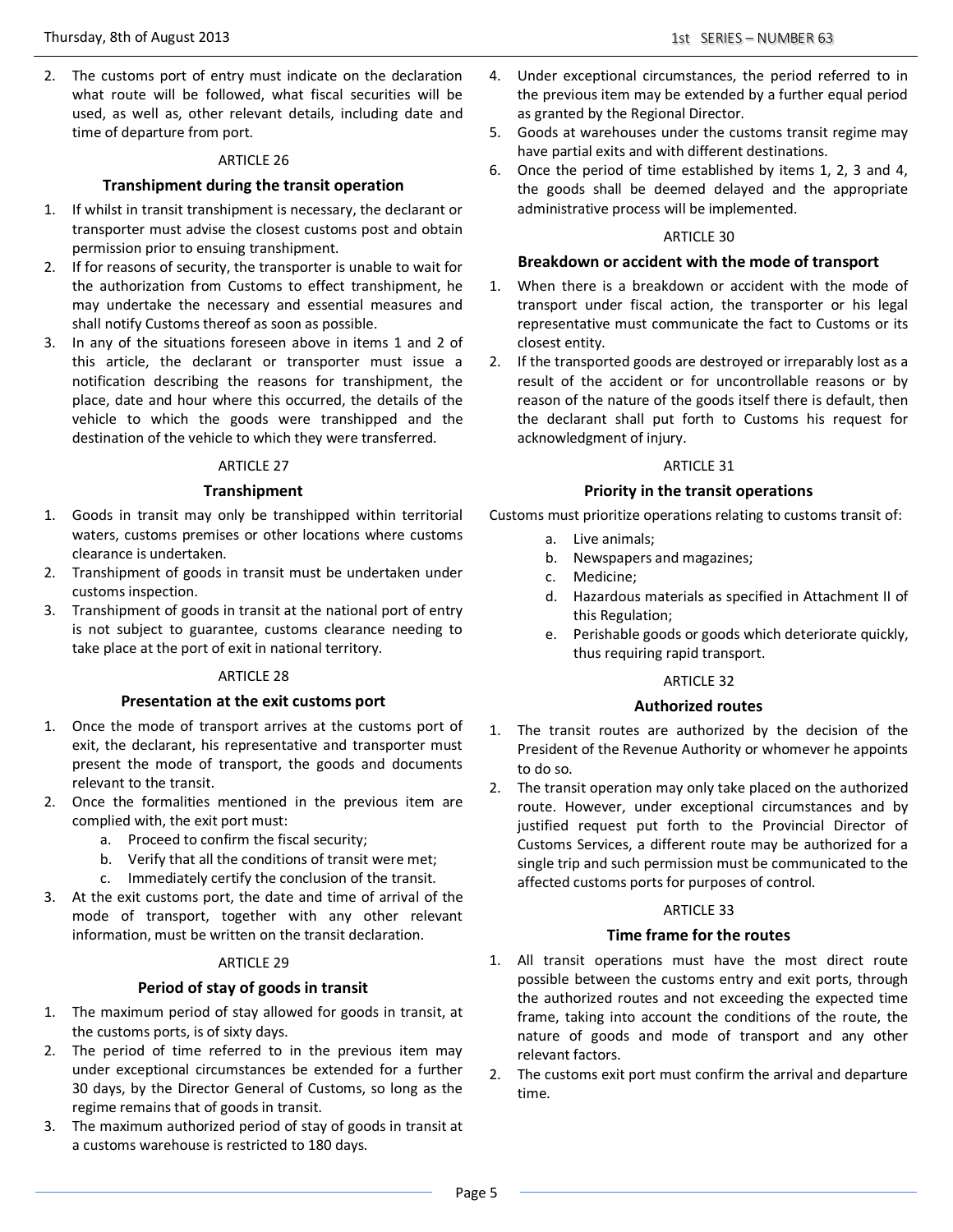#### **End of customs transit**

- 1. Once the transit is finished the release or cancelling of the guarantee is issued.
- 2. The customs port of exit must prove the regular conclusion of the transit as confirmed by the information supplied by the customs port of entry.
- 3. The release or cancellation of the guarantee is automatically acknowledged by the customs port where it was registered.

#### ARTICLE 35

#### **Railroad transit**

- 1. The railroad entity must communicate with the relevant custom authority, prior to the entry or exit of trains from a customs port and may only proceed with onward journey on authorization from Customs, as per the manifest and waybill.
- 2. Goods transported by rail may only enter customs territory through customs ports entitled to do clearance.
- 3. The goods must be transported directly to a customs port that is equipped with adequate facilities to undertake operations of loading, unloading and storage.

#### ARTICLE 36

#### **Transit by air**

- 1. The operation of transit by air may only take place at the airways international terminals.
- 2. The control and operation of customs transit are the responsibility of the airways company operator or their agent designated as transporter.
- 3. The airways transit operator must communicate with the customs authority, with sufficient notice, with regards to non-regular or extra flights.

#### ARTICLE 37

#### **Maritime and river transit**

Moving goods by sea or rivers under the transit regime may only be transported in vessels duly licensed for the activity and such operations are to start at a port with an international terminal.

#### ARTICLE 38

#### **Transport by means of cables and piping**

The entry and exit of goods done by cable or piping is to be duly prepared for such purpose, subject to customs control, at the points of reception and dispatch.

#### CHAPTER IV

#### **Final and transitional provisions**

#### ARTICLE 39

#### **Transitional provisions**

- 1. Until concluding the implementation of the transit regime of Single Electronic Window, customs clearance must be undertaken simultaneously with the Trade Information Management System.
- 2. The maximum period for the refund of the guarantee where the Trade Information Management System is still operational, is 15 working days, as of the date of confirmation that the transit has been concluded.
- 3. The Director General of Customs is responsible to inform the date in which the implementation of the Single Electronic Window is completed, at which time the total deactivation of the Trade Information Management System shall occur.

#### ARTICLE 40

#### **Penalties**

Without prejudice to any civil or criminal responsibility, failure of the declarant or transporter to comply with the procedures of this Regulation shall be deemed a tax infringement punishable in terms of the fiscal and customs legislation.

## **Attachment I**

# **List of Goods Exempt from Lodging a Guarantee**

| Order No. | <b>Description of Goods</b>                                                                                                                                                                                                                              | <b>Tariff Heading</b> |  |
|-----------|----------------------------------------------------------------------------------------------------------------------------------------------------------------------------------------------------------------------------------------------------------|-----------------------|--|
|           | Tea, even aromatized                                                                                                                                                                                                                                     | 09.02                 |  |
|           | Wheat and mixture of wheat with rye                                                                                                                                                                                                                      | 10.01                 |  |
| 3         | Maize                                                                                                                                                                                                                                                    | 10.05                 |  |
| 4         | Cane or beet sugars and chemically pure sucrose in a solid state                                                                                                                                                                                         | 17.01                 |  |
|           | Other sugars, including lactose, maltose, glucose and fructose (laevulose) chemically pure in a<br>solid state; syrups of sugars, without flavouring or colouring additives, derivatives of honey, even<br>mixed with natural honey; sugars and molasses | 17.02                 |  |
| 6         | Molasses resulting from extraction or refining of sugar                                                                                                                                                                                                  | 17.03                 |  |
|           | Non manufactured tobacco; tobacco shavings                                                                                                                                                                                                               | 24.01                 |  |
| 8         | Salt (including table salt and unnatural salt) and pure sodium chloride, even in watery solution or<br>additives of anti-caking agents or agents ensuring good fluidity; sea water                                                                       | 25.01                 |  |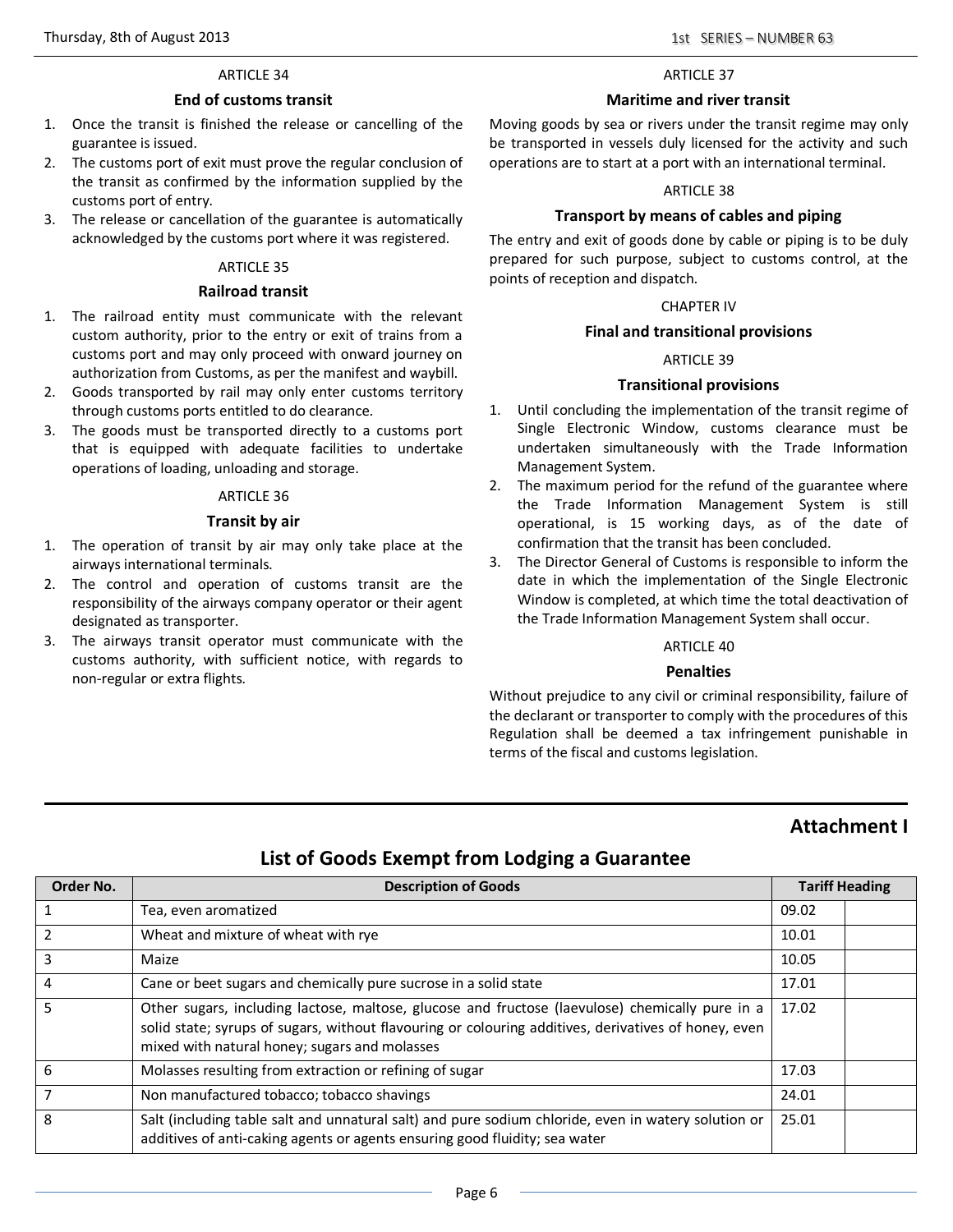| Order No. | <b>Description of Goods</b>                                                                                                                                                                                                                                                                                                                                                                                             | <b>Tariff Heading</b> |
|-----------|-------------------------------------------------------------------------------------------------------------------------------------------------------------------------------------------------------------------------------------------------------------------------------------------------------------------------------------------------------------------------------------------------------------------------|-----------------------|
| 9         | Non-roasted iron pyrites                                                                                                                                                                                                                                                                                                                                                                                                | 25.02                 |
| 10        | Sulphur of any kind, except sulphur which is sublimated, precipitated or colloidal                                                                                                                                                                                                                                                                                                                                      | 25.03                 |
| 11        | Natural graphite                                                                                                                                                                                                                                                                                                                                                                                                        | 25.04                 |
| 12        | Natural sands of any kind, even coloured, except the metal-bearing sands of Chapter 26                                                                                                                                                                                                                                                                                                                                  | 25.06                 |
| 13        | Quartz (except natural sands); quartzite, whether trimmed or cut simply by saw or other means,<br>into blocks or slabs of a square or rectangular form                                                                                                                                                                                                                                                                  | 25.06                 |
| 14        | Kaolin (China clay) and other kaolin clays, even cauterized clays                                                                                                                                                                                                                                                                                                                                                       | 25.07                 |
| 15        | Other clays (not including expanded clays of heading 6806) Andalusite, kainite and sillimanite,<br>even cauterized; mullite; baked clay powder (soil from Chamotte) and Dinas soil                                                                                                                                                                                                                                      | 25.08                 |
| 16        | Limestone, white chalk                                                                                                                                                                                                                                                                                                                                                                                                  | 25.09                 |
| 17        | Natural calcium phosphates, natural aluminium calcium phosphates and phosphate chalk                                                                                                                                                                                                                                                                                                                                    | 25.10                 |
| 18        | Natural barium sulphate (barites); carbonaceous natural barium (Witherite) even cauterized,<br>except barium oxide of heading 2816                                                                                                                                                                                                                                                                                      | 25.11                 |
| 19        | Siliceous fossil powders (for example: kieselguhr, tripolite, diatomite) and other siliceous soils of<br>comparable apparent density not greater than 1, even cauterized                                                                                                                                                                                                                                                | 25.12                 |
| 20        | Pumice stone, emery, natural corundum, natural garnet and other natural abrasives, whether or<br>not heat-treated                                                                                                                                                                                                                                                                                                       | 25.13                 |
| 21        | Slate, even roughly trimmed or cut simply by saw or by other means, into blocs or slabs of a<br>square or rectangular form                                                                                                                                                                                                                                                                                              | 25.14                 |
| 22        | Marbles, travertine, Belgian granite and other calcareous stones for stonework or construction,<br>with an apparent density equal to or superior to 2.5, and alabaster, whether trimmed or cut<br>simply by saw or by other means, into blocks or slabs of a marble and travertine form; in bulk or<br>roughly trimmed, Belgian granites and other stones calcareous stones for stonework or<br>construction; alabaster | 25.15                 |
| 23        | Granite, porphyry, basalt, sandstone and other stones for stonework and construction, even<br>roughly trimmed or cut simply with a saw or other means into blocks or slabs of a square or<br>rectangular form                                                                                                                                                                                                           | 25.16                 |
| 24        | Pebbles, gravel, broken or crushed stone, of a kind commonly used for concrete or road metalling<br>of railways or other ballasts, rolled shingles and flint, whether or not heat-treated, macadam of<br>slag from blast furnaces and other dross                                                                                                                                                                       | 25.17                 |
| 25        | Dolomite, whether or not cauterized or sintered, including dolomite roughly trimmed or cut<br>simply by saw or other means into blocks or slabs of a square or rectangular form; clusters of<br>dolomite                                                                                                                                                                                                                | 25.18                 |
| 26        | Natural magnesium carbonate (magnetite); fused magnesia, magnesia-burned (sintered) even<br>containing small quantities of other oxides added before sintering; other magnesium oxide,<br>whether or not pure                                                                                                                                                                                                           | 25.19                 |
| 27        | Gypsum, anhydrite, plaster stone, whether coloured or with added small quantities of<br>accelerators or retarders                                                                                                                                                                                                                                                                                                       | 25.20                 |
| 28        | Limestone flux, limestone used in the manufacture of lime or cement                                                                                                                                                                                                                                                                                                                                                     | 25.21                 |
| 29        | Quicklime, slaked lime and hydraulic lime with exception of oxide and calcium hydroxide from<br>heading 2825                                                                                                                                                                                                                                                                                                            | 25.22                 |
| 30        | Hydraulic cements (not including cement clinkers) whether or coloured or not                                                                                                                                                                                                                                                                                                                                            | 25.23                 |
| 31        | Asbestos, Crocidolite                                                                                                                                                                                                                                                                                                                                                                                                   | 25.24                 |
| 32        | Mica, including cleaved mica in irregular flakes (splittings); mica waste                                                                                                                                                                                                                                                                                                                                               | 25.25                 |
| 33        | Natural steatite, even roughly trimmed or cut simply by saw or other means into blocks or slabs of<br>a square or rectangular form; talc                                                                                                                                                                                                                                                                                | 25.26                 |
| 34        | Natural borates and concentrates thereof (cauterized or not) except borates extracted from<br>natural brine; natural boric acid containing not more than 85% of H3 BO3 in dry product                                                                                                                                                                                                                                   | 25.28                 |
| 35        | Feldspar, leucite, nepheline and nepheline syenite, fluorspar                                                                                                                                                                                                                                                                                                                                                           | 25.29                 |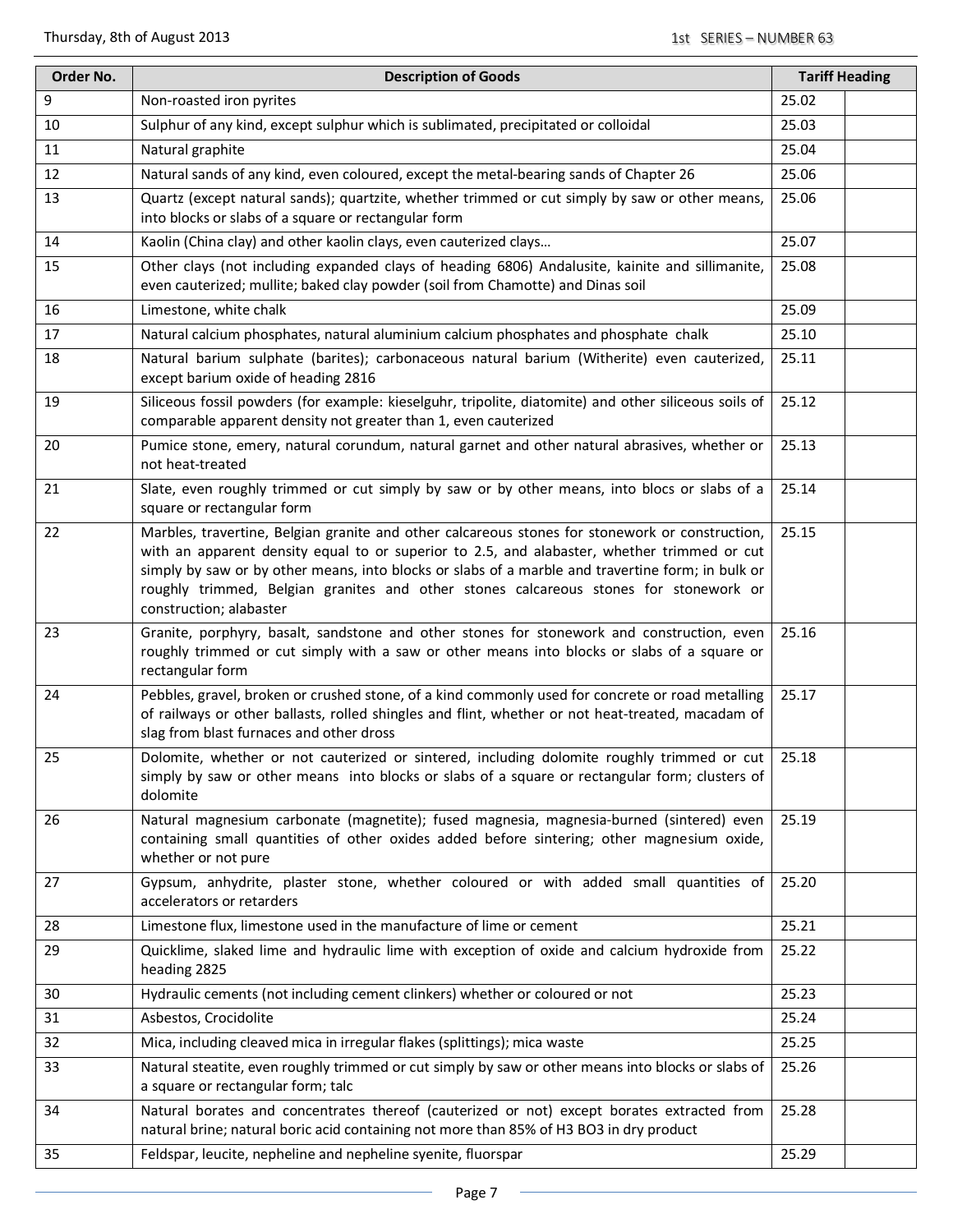| Order No. | <b>Description of Goods</b>                                                                                                                                                                                                                                                                                                                | <b>Tariff Heading</b> |  |
|-----------|--------------------------------------------------------------------------------------------------------------------------------------------------------------------------------------------------------------------------------------------------------------------------------------------------------------------------------------------|-----------------------|--|
| 36        | Mineral materials not specified or included in other headings (vermiculite, perlite and chlorites,<br>not expanded, kieserite, epsomite (natural magnesium sulphates)                                                                                                                                                                      | 25.30                 |  |
| 37        | Iron ores and concentrates, including roasted iron pyrites (pyrites ashes) not agglomerated<br>clusters, Agglomerated clusters; roasted iron pyrites (pyrites ashes)                                                                                                                                                                       | 26.01                 |  |
| 38        | Manganese ores and concentrates, including ferruginous manganese ores and concentrates with a<br>manganese content of 20% or more by weight on the dry product                                                                                                                                                                             | 26.02                 |  |
| 39        | Copper ores and concentrates                                                                                                                                                                                                                                                                                                               | 26.03                 |  |
| 40        | Nickel ores and concentrates                                                                                                                                                                                                                                                                                                               | 26.04                 |  |
| 41        | Cobalt ores and concentrates                                                                                                                                                                                                                                                                                                               | 26.05                 |  |
| 42        | Aluminium ores and concentrates                                                                                                                                                                                                                                                                                                            | 26.06                 |  |
| 43        | Lead ores and concentrates                                                                                                                                                                                                                                                                                                                 | 26.07                 |  |
| 44        | Zinc ores and concentrates                                                                                                                                                                                                                                                                                                                 | 26.08                 |  |
| 45        | Tin ores and concentrates                                                                                                                                                                                                                                                                                                                  | 26.09                 |  |
| 46        | Chromium ores and concentrates                                                                                                                                                                                                                                                                                                             | 26.10                 |  |
| 47        | Tungsten ores and concentrates                                                                                                                                                                                                                                                                                                             | 26.11                 |  |
| 48        | Uranium or thorium ores and concentrates                                                                                                                                                                                                                                                                                                   | 26.12                 |  |
| 49        | Molybdenum ores and concentrates                                                                                                                                                                                                                                                                                                           | 26.13                 |  |
| 50        | Titanium ores and concentrates                                                                                                                                                                                                                                                                                                             | 26.14                 |  |
| 51        | Niobium, tantalum, vanadium or zirconium ores and concentrates                                                                                                                                                                                                                                                                             | 26.15                 |  |
| 52        | Precious metal ores and concentrates                                                                                                                                                                                                                                                                                                       | 26.16                 |  |
| 53        | Other ores and concentrates                                                                                                                                                                                                                                                                                                                | 26.17                 |  |
| 54        | Granulated slag from blast furnaces (slag sand) from manufacturing cast iron, iron or steel                                                                                                                                                                                                                                                | 26.18                 |  |
| 55        | Slag (except granulated slag from blast furnaces) and other waste from manufacturing cast iron,<br>iron or steel                                                                                                                                                                                                                           | 26.19                 |  |
| 56        | Slag, ash and residues (other than from the manufacture of iron or steel), containing metals,<br>arsenic or their compounds                                                                                                                                                                                                                | 26.20                 |  |
| 57        | Coal, briquettes, pellet balls and similar solid fuels derived from coal                                                                                                                                                                                                                                                                   | 27.01                 |  |
| 58        | Lignite, whether or not agglomerated, except bituminous coal                                                                                                                                                                                                                                                                               | 27.02                 |  |
| 59        | Peat (including peat for litter box) whether or not agglomerated                                                                                                                                                                                                                                                                           | 27.03                 |  |
| 60        | Coke and semi-cokes of coal, of lignite or of peat, even agglomerates, charcoal retort                                                                                                                                                                                                                                                     | 27.04                 |  |
| 61        | Coal gas, water gas, poor gas (air gas) and similar gases, other than petroleum gases and other<br>hydrocarbon gases                                                                                                                                                                                                                       | 27.05                 |  |
| 62        | Tars from coal, lignite or peat and other mineral tars, whether or not dehydrated or partially<br>distilled, including reconstituted tars                                                                                                                                                                                                  | 27.06                 |  |
| 63        | Oils and other product derivatives from distillation of coal tars at high temperature; similar<br>products in which the aromatic constituents are predominant in weight, particularly in non-<br>aromatic constituents                                                                                                                     | 27.07                 |  |
| 64        | Pitch and pitch coke, obtained from coal tar or from other mineral tars                                                                                                                                                                                                                                                                    | 27.08                 |  |
| 65        | Crude petroleum oils obtained from bituminous minerals                                                                                                                                                                                                                                                                                     | 27.09                 |  |
| 66        | Petroleum oils or bituminous mineral oils, other than crude oils; preparations not specified nor<br>included under other headings. Gasoline for motorcycle, aviation gasoline, jet fuel. Heavy oils:<br>Diesel, oils residues from basic constituents, 70% or more by weight from petroleum oils obtained<br>from bituminous minerals, res | 27.10                 |  |
| 67        | Gas from petroleum and other hydrocarbon gases                                                                                                                                                                                                                                                                                             | 27.11                 |  |
| 68        | Petroleum jelly, paraffin wax, microcrystalline petroleum wax, slack wax, ozocerite, lignite wax,<br>peat wax, other mineral waxes, and similar products obtained by synthesis or by other processes,<br>whether or not coloured                                                                                                           | 27.12                 |  |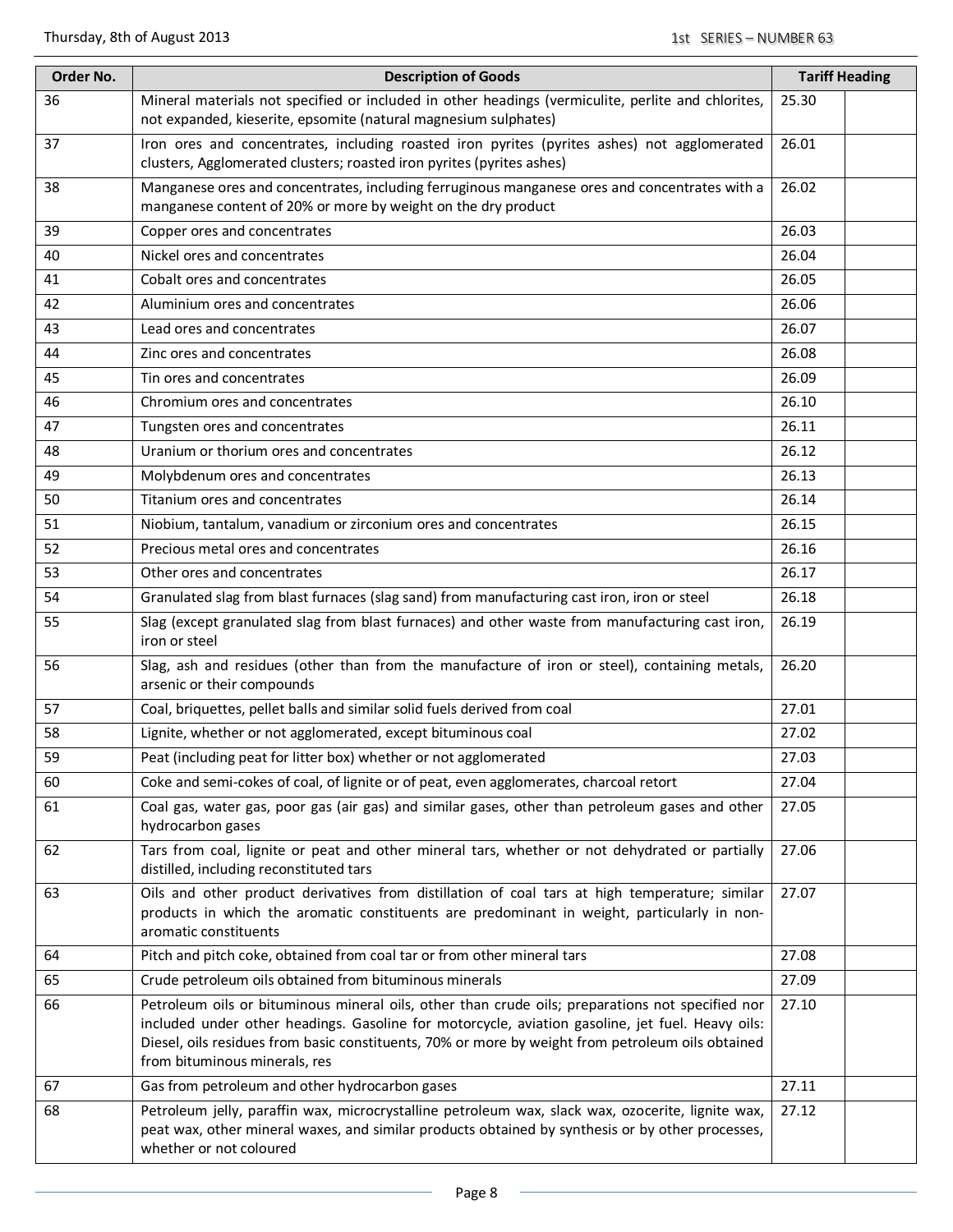| Order No. | <b>Description of Goods</b>                                                                                                                                    | <b>Tariff Heading</b> |  |
|-----------|----------------------------------------------------------------------------------------------------------------------------------------------------------------|-----------------------|--|
| 69        | Petroleum coke, petroleum bitumen and other residues of petroleum oils or oils obtained from<br>bituminous minerals                                            | 27.13                 |  |
| 70        | Bituminous mixtures based on natural asphalt or bitumen, petroleum bitumen, of mineral tar or<br>mineral tar pitch (for example, bituminous mastic, cut-backs) | 27.15                 |  |
| 71        | Electric power (optional heading)                                                                                                                              | 27.16                 |  |
| 72        | Fluorine, chlorine, bromine and iodine                                                                                                                         | 28.01                 |  |
| 73        | Sulphur, sublimed or precipitated, colloidal sulphur                                                                                                           | 28.02                 |  |
| 74        | Carbon (carbon blacks and other forms of carbon not specified or included elsewhere under other<br>headings)                                                   | 28.03                 |  |
| 75        | Hydrogen, rare gases and other non-metallic elements                                                                                                           | 28.04                 |  |
| 76        | Alkali or alkaline earth metals, rare earth metals, yttrium and scandium, mixed or interlinked;<br>mercury                                                     | 28.05                 |  |
| 77        | Hydrogen chloride (hydrochloric acid) chlorinated sulphuric acid                                                                                               | 28.06                 |  |
| 78        | Sulphuric acid, sulphuric acid (oleum)                                                                                                                         | 28.07                 |  |
| 79        | Nitric acid; sulpha-nitric acids                                                                                                                               | 28.08                 |  |
| 80        | Diphosphorus pentoxide, phosphoric acid, polyphosphoric acids of defined chemical composition<br>or not                                                        | 28.09                 |  |
| 81        | Boron oxides, boric acids                                                                                                                                      | 28.10                 |  |
| 82        | Other inorganic acids and other inorganic oxygen compounds of non-metals elements                                                                              | 28.11                 |  |
| 83        | Halides and halide oxides of non-metallic elements                                                                                                             | 28.12                 |  |
| 84        | Sulphides of non-metals, commercial phosphorus trisulphide                                                                                                     | 28.13                 |  |
| 85        | Anhydrous ammonia or in aqueous solution (ammonia)                                                                                                             | 28.14                 |  |
| 86        | Sodium hydroxide (caustic soda) Potassium hydroxide (caustic potash) peroxides of sodium or<br>potassium                                                       | 28.15                 |  |
| 87        | Hydroxide and peroxide of magnesium, oxides, hydroxides and peroxides of strontium or barium                                                                   | 28.16                 |  |
| 88        | Zinc oxide, zinc peroxide                                                                                                                                      | 28.17                 |  |
| 89        | Artificial corundum chemically defined or not, aluminium oxide, aluminium hydroxide                                                                            | 28.18                 |  |
| 90        | Oxides and hydroxides of chromium (chrome)                                                                                                                     | 28.19                 |  |
| 91        | Oxides of manganese                                                                                                                                            | 28.20                 |  |
| 92        | Iron oxides and hydroxides; colouring sands that weigh 70% or more of combined iron expressed<br>as Fe2 03                                                     | 28.21                 |  |
| 93        | Cobalt oxides and hydroxides, commercial cobalt oxides                                                                                                         | 28.22                 |  |
| 94        | Oxides of titanium                                                                                                                                             | 28.23                 |  |
| 95        | Oxides of lead, minimum (red lead) and mineorange                                                                                                              | 28.24                 |  |
| 96        | Hydrazine and hydroxylamine and their inorganic salts; other inorganic bases; other oxides,<br>hydroxides and peroxides of metals                              | 28.25                 |  |
| 97        | Fluorides, fluorosilicates, fluoroaluminates and other complex fluorine salts                                                                                  | 28.26                 |  |
| 98        | Chlorides, oxides and hydroxides, bromides and bromide oxides, iodides and oxiiodides                                                                          | 28.27                 |  |
| 99        | Hypochlorite, commercial calcium hypochlorite, chlorites, hypobromites                                                                                         | 28.28                 |  |
| 100       | Chlorates and perchlorates, bromates and perbromates, iodates and periodates                                                                                   | 28.29                 |  |
| 101       | Sulphides, polysulphides chemically defined or not                                                                                                             | 28.30                 |  |
| 102       | Dithionites and sulfoxylates                                                                                                                                   | 28.31                 |  |
| 103       | Sulphites, thiosulphates                                                                                                                                       | 28.32                 |  |
| 104       | Sulphates, alums, peroxosulphates (persulphate)                                                                                                                | 28.33                 |  |
| 105       | Nitrites, nitrates                                                                                                                                             | 28.34                 |  |
| 106       | Phosphinates (hypophosphite) phosphonates (phosphides) and phosphates; polyphosphates of                                                                       | 28.35                 |  |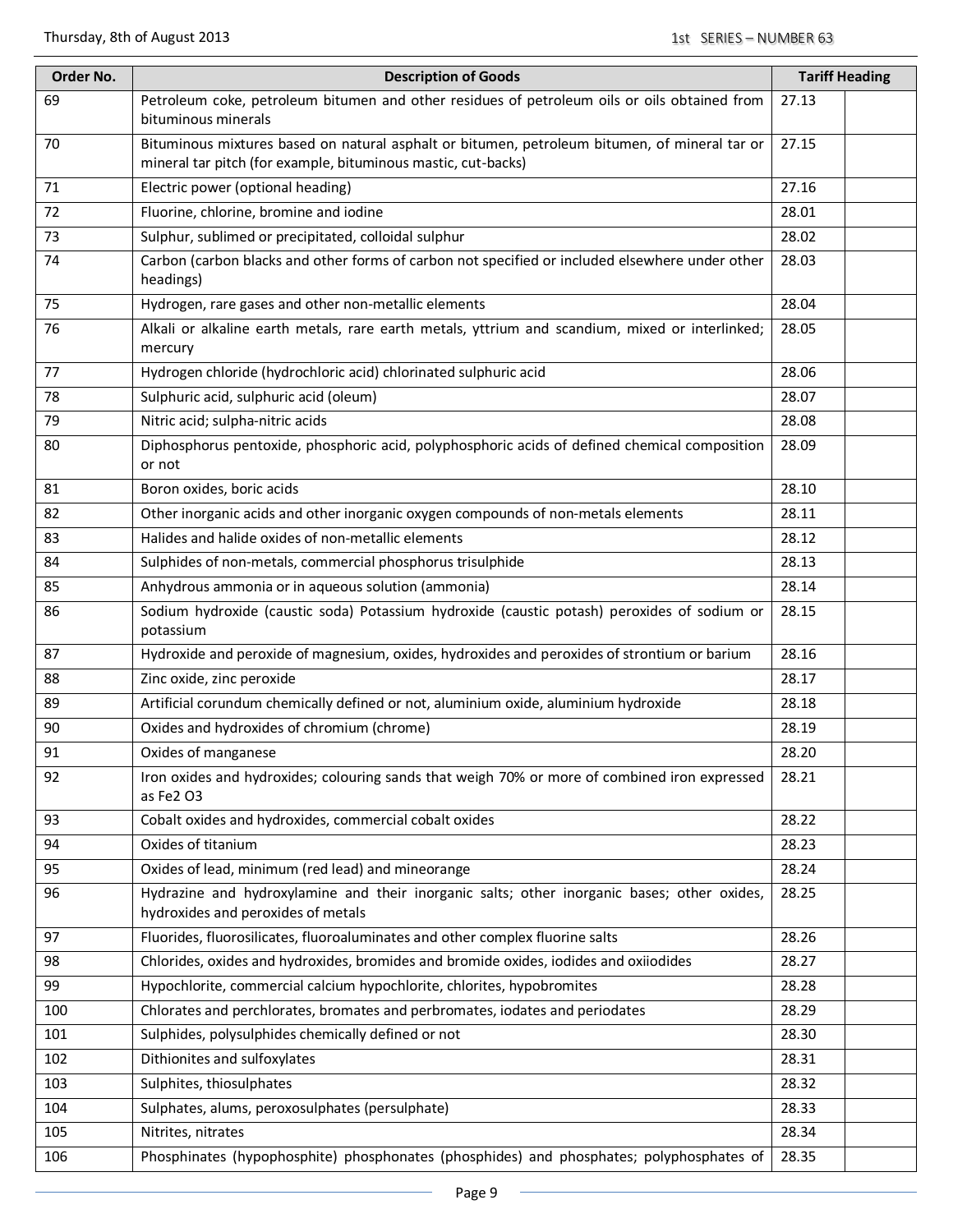| Order No. | <b>Description of Goods</b>                                                                                                                                                                                                          | <b>Tariff Heading</b> |  |
|-----------|--------------------------------------------------------------------------------------------------------------------------------------------------------------------------------------------------------------------------------------|-----------------------|--|
|           | chemically defined composition or not                                                                                                                                                                                                |                       |  |
| 107       | Carbonates, peroxocarbonates (percarbonate) commercial ammonium carbonate containing<br>ammonium carbamate                                                                                                                           | 28.36                 |  |
| 108       | Cyanide, cyanide oxides and complex cyanides                                                                                                                                                                                         | 28.37                 |  |
| 109       | Silicates, commercial alkali metal silicates                                                                                                                                                                                         | 28.39                 |  |
| 110       | Borates, peroxoborates (perborate)                                                                                                                                                                                                   | 28.40                 |  |
| 111       | Salts of oxometallic or peroxometallic acids                                                                                                                                                                                         | 28.41                 |  |
| 112       | Other salts of inorganic acids or peroxoacids (including                                                                                                                                                                             | 28.42                 |  |
| 113       | Radioactive chemical elements and radioactive isotopes (including chemical elements and<br>isotopes scissile (fissile) or fertile) and their compounds, mixtures and residues containing these<br>products                           | 28.44                 |  |
| 114       | Isotopes not included in heading 2844, its compounds, inorganic or organic, chemically defined or<br>not                                                                                                                             | 28.45                 |  |
| 115       | Compounds, inorganic or organic of rare earth metals, of yttrium or scandium or of mixtures of<br>these metals                                                                                                                       | 28.46                 |  |
| 116       | Hydrogen peroxide whether or not solidified with urea                                                                                                                                                                                | 28.47                 |  |
| 117       | Phosphor of defined chemical composition or not, except iron phosphor                                                                                                                                                                | 28.48                 |  |
| 118       | Carbides of defined chemical composition or not                                                                                                                                                                                      | 28.49                 |  |
| 119       | Hydrides, nitrides, asides, silicide and borides, of chemically defined composition or not except<br>compounds composed also of carbides from heading 2849                                                                           | 28.50                 |  |
| 120       | Compounds, inorganic or organic, o mercury except amalgams                                                                                                                                                                           | 28.52                 |  |
| 121       | Other inorganic compounds (including distilled waters or conductivity waters of similar purity)<br>liquid air (including the liquid air from which rare gases have been removed) compressed air,<br>amalgams, except precious metals | 28.53                 |  |
| 122       | Fertilizers of animal or plant origin, whether or not mixed together or chemically treated;<br>fertilizers resulting from the mixture or chemical treatment of products of animal or plant origin                                    | 31.01                 |  |
| 123       | Mineral or chemical fertilizers, nitrogenized                                                                                                                                                                                        | 31.02                 |  |
| 124       | Mineral or chemical fertilizers, phosphatised                                                                                                                                                                                        | 31.03                 |  |
| 125       | Mineral or chemical fertilizers, potassium                                                                                                                                                                                           | 31.04                 |  |
| 126       | Mineral or chemical fertilizers containing two or three of the following fertilising elements:<br>nitrogen, phosphorus and potassium, other fertilizer products of this Chapter presented in tablets<br>or "s" forms                 | 31.05                 |  |
| 127       | Cotton not carded or combed                                                                                                                                                                                                          | 52.01                 |  |
| 128       | Cotton waste (including yarn waste and lint)                                                                                                                                                                                         | 52.02                 |  |
| 129       | Cotton, carded or combed                                                                                                                                                                                                             | 52.03                 |  |
| 130       | Bars of iron or non-alloy steel, simply forged, hot rolled, drawn or extruded, including those that<br>have undergone torsion after rolling                                                                                          | 72.14                 |  |
| 131       | Other bars and rods of iron or non-alloy steel                                                                                                                                                                                       | 72.15                 |  |
| 132       | Copper mattes; cement copper (precipitated copper)                                                                                                                                                                                   | 74.01                 |  |
| 133       | Unrefined copper, copper anodes for electrolytic refining                                                                                                                                                                            | 74.02                 |  |
| 134       | Refined copper and copper alloys, unwrought                                                                                                                                                                                          | 74.03                 |  |
| 135       | Waste and residue of copper                                                                                                                                                                                                          | 74.04                 |  |
| 136       | Copper alloy derivatives                                                                                                                                                                                                             | 74.05                 |  |
| 137       | Copper powders and flakes                                                                                                                                                                                                            | 74.06                 |  |
| 138       | Tractors (excluding vehicle tractor, those under heading 8709)                                                                                                                                                                       | 87.01                 |  |